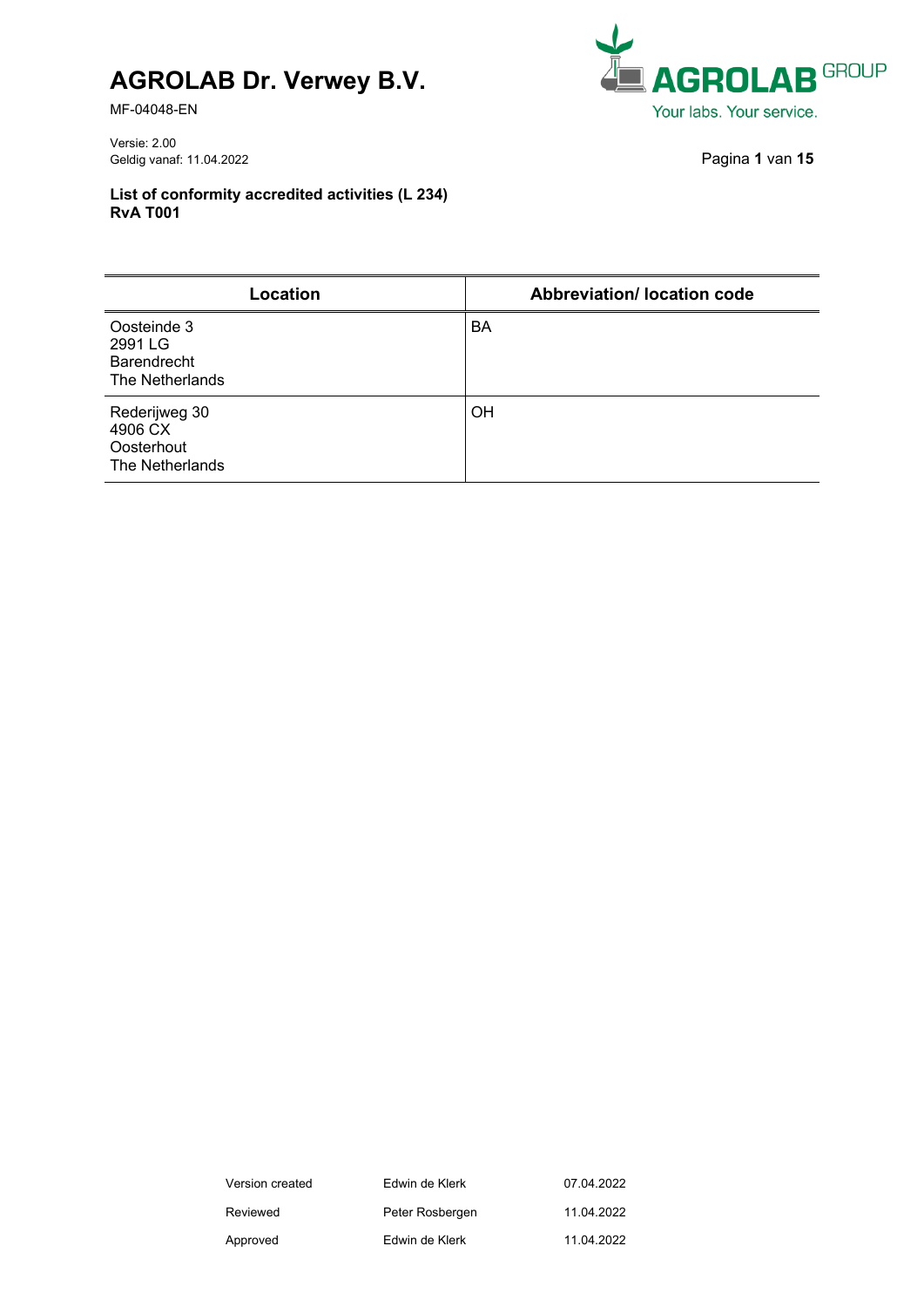MF-04048-EN



Versie: 2.00 Geldig vanaf: 11.04.2022 Pagina **2** van **15**

| No.          | <b>Material or</b><br>product                                                                                                                                       | Type of activity <sup>1</sup>                                                                                                                                                                                                                                         | Internal reference<br>number                                                                                               | Location            |  |
|--------------|---------------------------------------------------------------------------------------------------------------------------------------------------------------------|-----------------------------------------------------------------------------------------------------------------------------------------------------------------------------------------------------------------------------------------------------------------------|----------------------------------------------------------------------------------------------------------------------------|---------------------|--|
|              |                                                                                                                                                                     | <b>Sampling</b>                                                                                                                                                                                                                                                       |                                                                                                                            |                     |  |
| a            | Copra, dried figs,<br>dried fruits,<br>(ground) nuts,<br>pistachios, Brazil<br>nuts and other<br>types of nuts,<br>grains and<br>grainproducts,<br>herbs and spices | Sampling for the analysis on<br>mycotoxins                                                                                                                                                                                                                            | MP-02103-NL<br>in accordance with EU<br>401/2006 - Appendix 1,<br>EU 178/2010 - Appendix 1 and<br>EU 519/2014 - Appendix 1 | BA and<br><b>OH</b> |  |
|              | Sample pretreatment                                                                                                                                                 |                                                                                                                                                                                                                                                                       |                                                                                                                            |                     |  |
|              | Copra, dried figs,<br>dried fruits,<br>(ground) nuts,<br>pistachios, Brazil                                                                                         | Sample pretreatment for the analysis<br>on mycotoxins with in house<br>reference number MP-01459-NL,<br>MP02224-NL and MP-02228-NL                                                                                                                                    | MP-02104-NL<br>in house method                                                                                             | BA and<br>OН        |  |
|              | nuts and other<br>types of nuts,<br>grains and<br>grainproducts,<br>herbs and spices                                                                                | Sample preparation of oil seeds for<br>the analysis on aflatoxin with in<br>house reference number MP-01459-<br>NL, MP02224-NL and MP-02228-NL                                                                                                                        | MP-02104-NL<br>in house method                                                                                             | RO and<br>OH        |  |
|              |                                                                                                                                                                     | <b>Organic chemistry</b>                                                                                                                                                                                                                                              |                                                                                                                            |                     |  |
| $\mathbf{1}$ | Food, feed and<br>feedingstuffs,<br>vegetable and<br>animal fats,<br>Oilseeds, herbs<br>spices                                                                      | Determination of the level of<br>mycotoxin; LCMSMS<br>Aflatoxin B1<br>Nivalenol<br>Aflatoxin B2<br>HT-2 Toxin<br>Alfatoxin G1<br>T-2 Toxin<br><b>DAS</b><br>Aflatoxin G2<br>Ochratoxin A<br>Fumonisin B1<br>Zearalenone<br>Fumonisin B <sub>2</sub><br>Deoxynivalenol | MP-02228-NL<br>in house method                                                                                             | BA                  |  |

| Edwin de Klerk  | 07.04.2022 |
|-----------------|------------|
| Peter Rosbergen | 11.04.2022 |
| Edwin de Klerk  | 11.04.2022 |
|                 |            |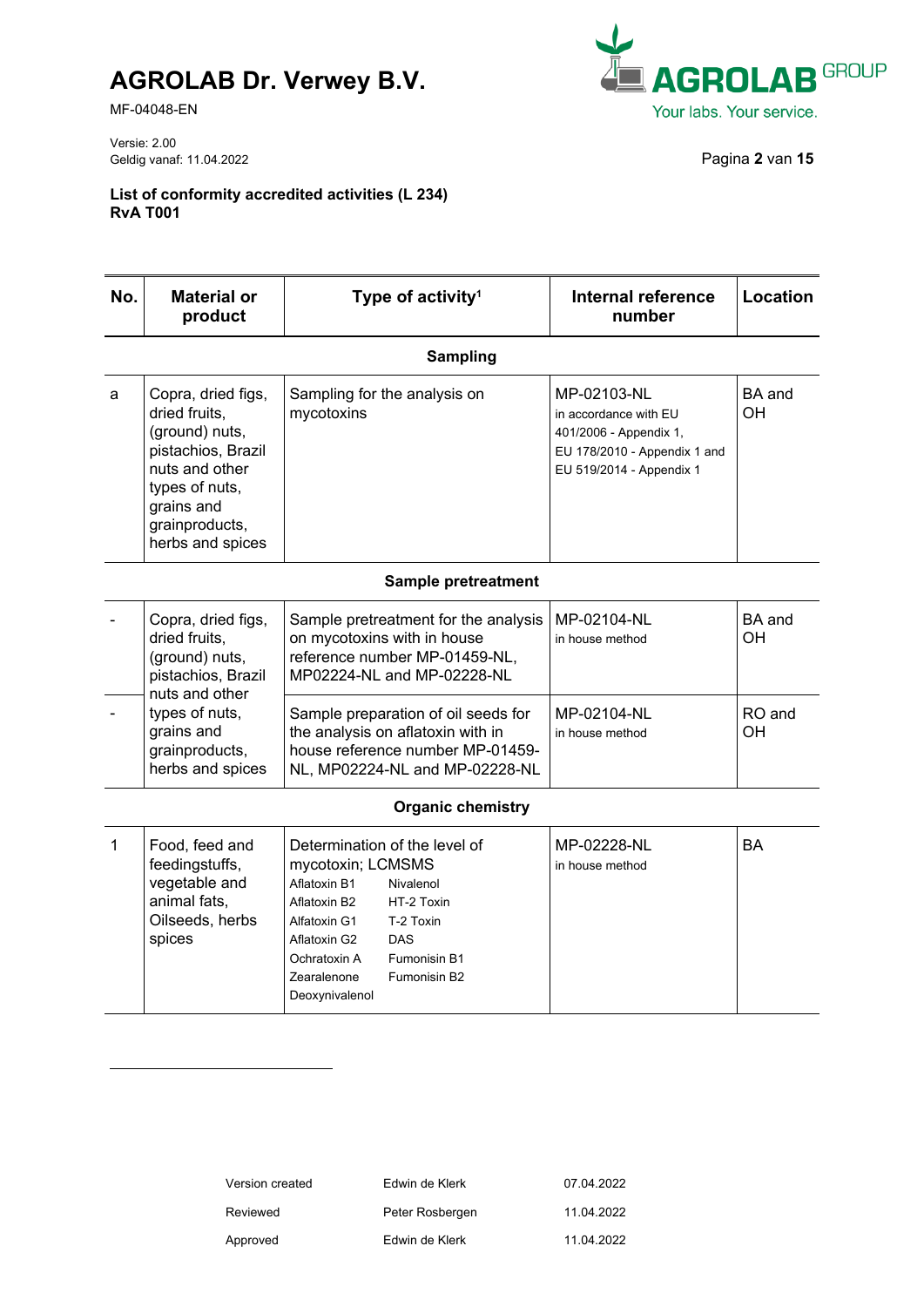MF-04048-EN



Versie: 2.00 Geldig vanaf: 11.04.2022 **Pagina 3** van **15** 

| No.            | <b>Material or</b><br>product                                                                            | Type of activity <sup>1</sup>                                                                                                                                                                                                                                                                                                                                                                                                                                                                                                                                                                 | <b>Internal reference</b><br>number    | Location            |
|----------------|----------------------------------------------------------------------------------------------------------|-----------------------------------------------------------------------------------------------------------------------------------------------------------------------------------------------------------------------------------------------------------------------------------------------------------------------------------------------------------------------------------------------------------------------------------------------------------------------------------------------------------------------------------------------------------------------------------------------|----------------------------------------|---------------------|
| $\overline{2}$ | (Ground) nuts,<br>copra,<br>peanutbutter and<br>figs                                                     | Determination of the level of<br>aflatoxin B1, B2, G1 and G2; clean-<br>up through immunoaffinity<br>chromatography; HPLC-<br>Fluorescence                                                                                                                                                                                                                                                                                                                                                                                                                                                    | MP-01459-NL<br>in house method         | <b>BA</b> and<br>OH |
| 3              | Herbs and spices,<br>feed and<br>feedingstuffs,<br>animal and<br>vegetable oils, fats<br>and fatty acids | Determination of the level of<br>aflatoxin B1, B2, G1 and G2; clean-<br>up through immunoaffinity<br>chromatography; HPLC-<br>Fluorescence                                                                                                                                                                                                                                                                                                                                                                                                                                                    | MP-02224-NL<br>in house method         | <b>BA</b>           |
| $\overline{4}$ | Vegetable and<br>animal fats and<br>oils and fat<br>containing<br>foodstuffs and<br>feedingstuffs        | Determination of the level of<br>polycyclic aromatic hydrocarbons<br>(PAH's); DACC-HPLC-Fluorescence<br>benzo[a]anthracene, chrysene,<br>benzo[b]fluoranthene, benzo[a]pyrene                                                                                                                                                                                                                                                                                                                                                                                                                 | MP-01456-NL<br>equivalent to ISO 22959 | <b>BA</b>           |
| 5              |                                                                                                          | Determination of the level of<br>polycyclic aromatic hydrocarbons<br>(PAH's); DACC-HPLC-Fluorescence<br>and UV<br>acenaphtene, phenanthrene, anthracene,<br>fluoranthene, pyrene, benzo[a]anthracene,<br>chrysene, benzo[e]pyrene,<br>benzo[b]fluoranthene, perylene,<br>benzo[k]fluoranthene, benzo[a]pyrene,<br>dibenzo[a,h]anthracene, benzo[g,h,i]perylene,<br>indeno[1,2,3, -cd]pyrene, anthanthrene,<br>coronene, acenaphtylene,<br>cyclopenta(c,d)pyrene, 5-methylchrysene,<br>benzo(j)fluoranthene, dibenzo(a,l)pyrene,<br>dibenz(a,e)pyrene, dibenz(a,i)pyrene,<br>dibenz(a,h)pyrene | MP-01456-NL<br>in house method         | <b>BA</b>           |

| Version created | Edwin de Klerk  | 07.04.2022 |
|-----------------|-----------------|------------|
| Reviewed        | Peter Rosbergen | 11.04.2022 |
| Approved        | Edwin de Klerk  | 11.04.2022 |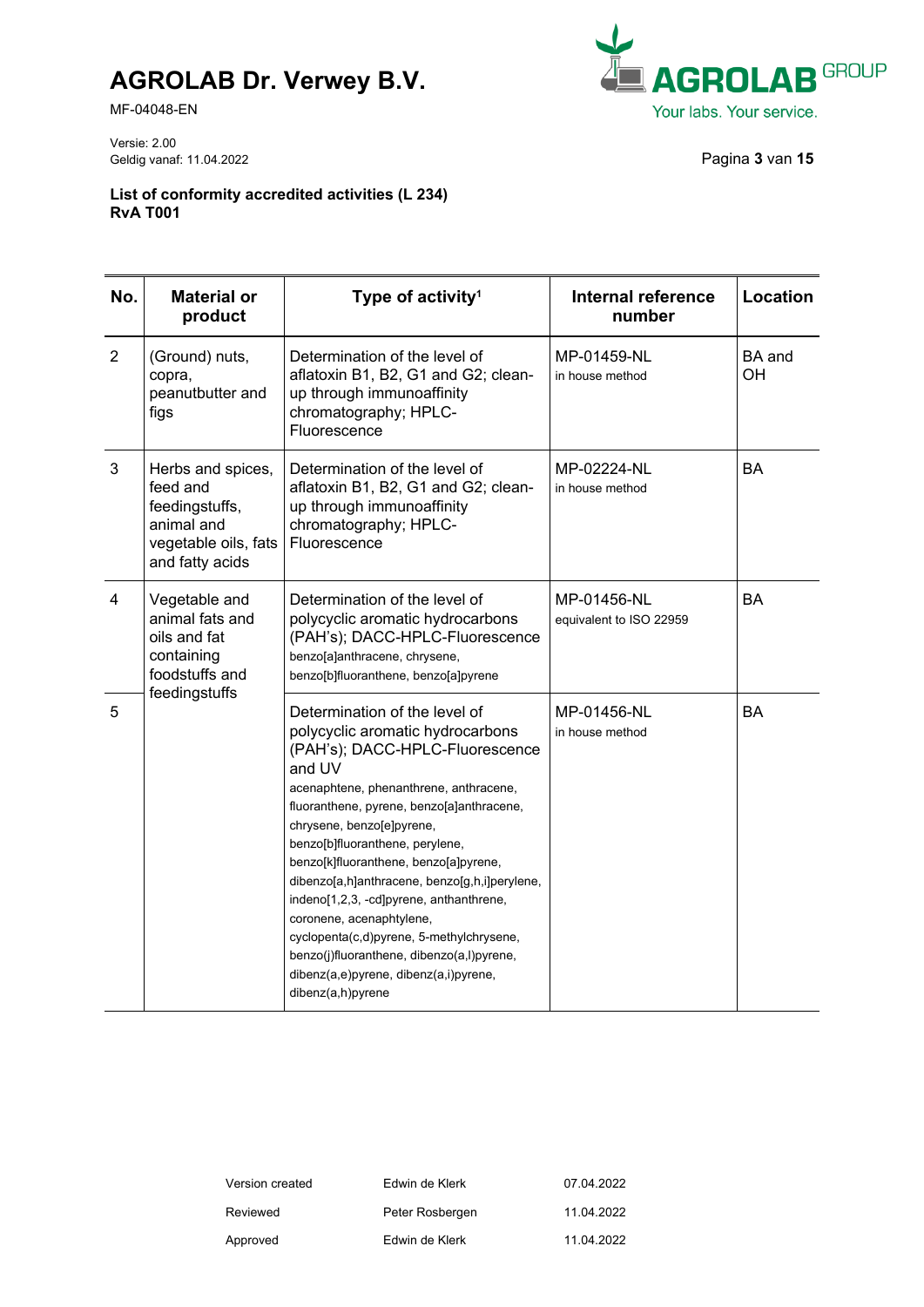MF-04048-EN



Versie: 2.00 Geldig vanaf: 11.04.2022 Pagina **4** van **15**

| No.            | <b>Material or</b><br>product                                                         | Type of activity <sup>1</sup>                                                                                                                                                        | <b>Internal reference</b><br>number       | Location  |
|----------------|---------------------------------------------------------------------------------------|--------------------------------------------------------------------------------------------------------------------------------------------------------------------------------------|-------------------------------------------|-----------|
| 6              | Herbs, spices and<br>food supplements                                                 | Determination of the level of<br>polycyclic aromatic hydrocarbons<br>(PAH); GPC-DACC-HPLC-<br>Fluorescence<br>benzo(a)anthracene, chrysene,<br>benzo(b)fluoranthene, benzo(a)pyrene. | MP-02123-NL<br>equivalent to CEN/TS 16621 | <b>BA</b> |
| $\overline{7}$ | Spices<br>(preparations)                                                              | Determination of the level of<br>benzo[a]pyrene; HPLC-<br>Fluorescence                                                                                                               | MP-02223-NL<br>in house method            | <b>BA</b> |
| 8              | Animal and<br>vegetable fats, oils<br>and fatty acids                                 | Determination of the level of<br>benzo[a]pyrene; reversed-phase<br>High-Performance Liquid<br>Chromatography                                                                         | MP-02226-NL<br>equivalent to ISO 15302    | <b>BA</b> |
| 9              | Food, feed and<br>feedingstuffs                                                       | Determination of the level of<br><b>Chlormequat and Mepiquat;</b><br><b>LCMSMS</b>                                                                                                   | MP-02232-NL<br>equivalent to EN 15055     | <b>BA</b> |
| 10             |                                                                                       | Determination of the level of Diquat<br>and Paraquat; LCMSMS                                                                                                                         | MP-02232-NL<br>in house method            | BA        |
| 11             | Food, feed,<br>feedingstuffs,<br>spices, animal and<br>vegetable oils and<br>oilseeds | Determination of glyphosate,<br>aminomethylphosphonic acid(AMPA)<br>and glyfosinate (expressed as<br>glyfosinate-ammonium); LCMSMS                                                   | MP-02657-NL in house<br>method            | BA        |
| 12             | Food                                                                                  | Determination of the level of vanillin,<br>ethyl-vanillin en coumarin; RP<br><b>HPLC-DAD</b>                                                                                         | MP-02111-NL<br>in house method            | BA        |
| 13             | Feed and<br>feedingstuffs                                                             | Determination of hydrocyanic acid;<br><b>HPLC-Fluorescence</b>                                                                                                                       | MP-02110-NL<br>equivalent to EN 16160     | <b>BA</b> |
| 14             | Food                                                                                  | Determination of hydrocyanic acid;<br>HPLC-Fluorescence                                                                                                                              | MP-02110-NL<br>in house method            | <b>BA</b> |

| Version created | Edwin de Klerk  | 07.04.2022 |
|-----------------|-----------------|------------|
| Reviewed        | Peter Rosbergen | 11.04.2022 |
| Approved        | Edwin de Klerk  | 11.04.2022 |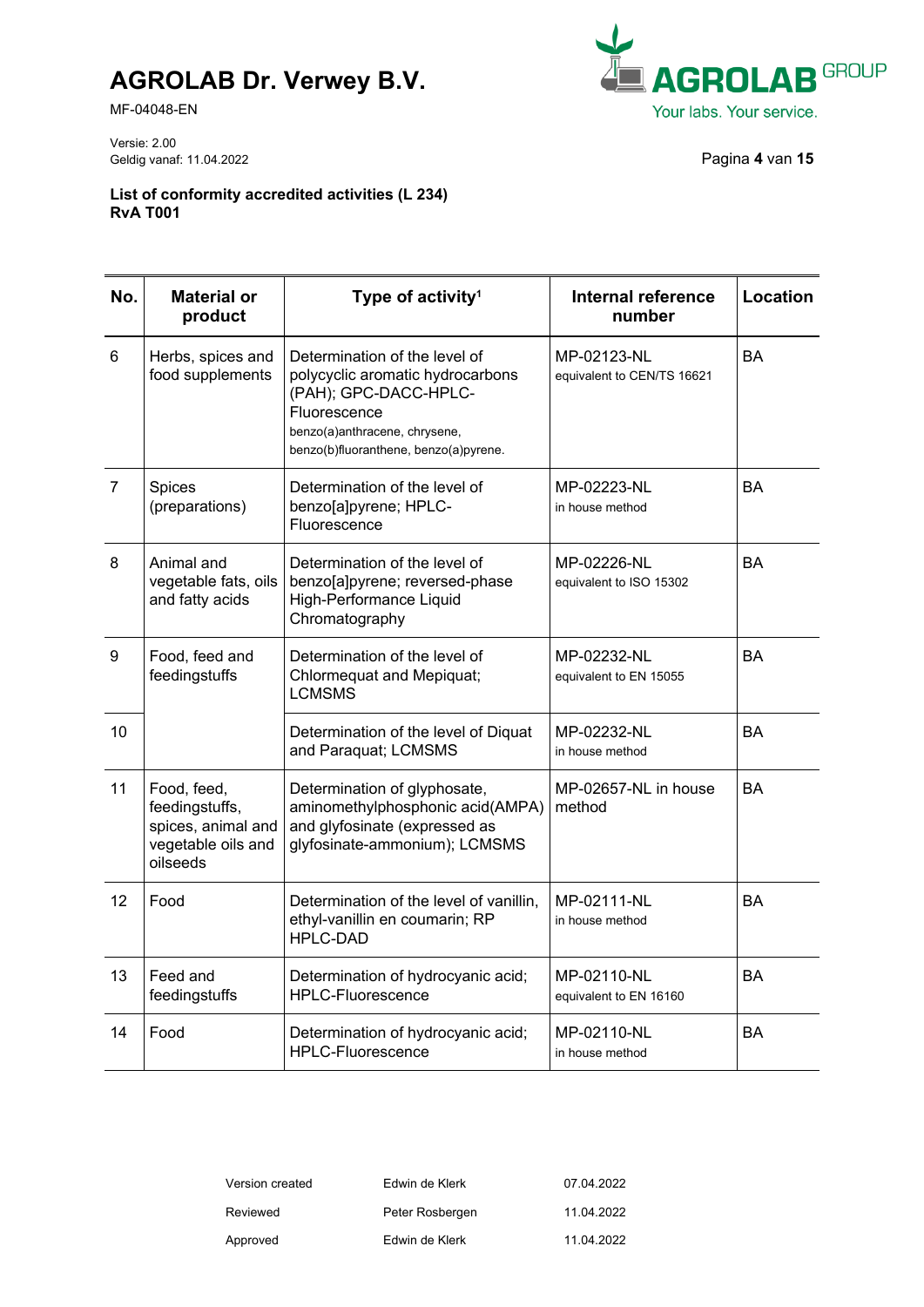MF-04048-EN

Versie: 2.00 Geldig vanaf: 11.04.2022 **Pagina 5** van **15** 



| No. | <b>Material or</b><br>product                         | Type of activity <sup>1</sup>                                                                                                                                                                                                                                                                                                                                                                                                                                                                                                                                                                                                                                                                                                                                                                                                                                                                                                          | <b>Internal reference</b><br>number                                       | Location  |
|-----|-------------------------------------------------------|----------------------------------------------------------------------------------------------------------------------------------------------------------------------------------------------------------------------------------------------------------------------------------------------------------------------------------------------------------------------------------------------------------------------------------------------------------------------------------------------------------------------------------------------------------------------------------------------------------------------------------------------------------------------------------------------------------------------------------------------------------------------------------------------------------------------------------------------------------------------------------------------------------------------------------------|---------------------------------------------------------------------------|-----------|
| 15  | Vegetable and<br>animal fats and<br>oils              | Determination of the level of total<br>and individual sterols; GC-FID                                                                                                                                                                                                                                                                                                                                                                                                                                                                                                                                                                                                                                                                                                                                                                                                                                                                  | MP-02208-NL<br>equivalent to ISO 12228-1                                  | <b>BA</b> |
| 16  | Vegetable and<br>animal fats, oils<br>and fatty acids | Determination of the level of methyl<br>esters of fatty acids; preparation and<br>analysis by gaschromatography;<br><b>GC-FID</b><br>C4:0, C6:0, C8:0, C9:0, C10:0, C10:1, C11:0,<br>C12:0, C12:1, C13:0, C13:1, C13 branched,<br>C14:0, C14:1, C14 branched, C15:0, C15:1,<br>C15 branched, C16:0, C16:1, C16:2, C16:3<br>(n-3), C16:4, C16 branched, C17:0, C17:1,<br>C17 branched, C18:0, C18:1 (n-9), C18:1-<br>trans, C18:1-ricinol, C18:2 (n-6), C18:2 (5,9),<br>C18:2 (9,12), C18:2 conjugated, C18:2-trans,<br>C18:3 (n-3 alpha), C18:3-alpha, C18:3-beta,<br>C18:3-gamma, C18:3 (5,9,12), C18:3<br>(9,12.15), C18:3-trans, C18:4 (n-3), C18<br>branched, C18-OH, C19:0, C20:0, C20:1 (n-<br>6), C20:2 (n-6), C20:3 (n-3), C20:3 (n-6),<br>C20:4 (n-3), C20:4 (n-6), C20:5 (n-3), C21:0,<br>C22:0, C22:0, C22:1 (n-9), C22:2 (n-6), C22:3<br>(n-3), C22:4 (n-6), C22:5 (n-3), C22:5 (n-6)<br>C22:6 (n-3), C23:0, C24:0, C24:1. | MP-02203-NL<br>in accordance with ISO 12966-<br>2/12966-4                 | <b>BA</b> |
| 17  |                                                       | Determination of the level of<br>hydrocarbons C10-C56; GC-FID                                                                                                                                                                                                                                                                                                                                                                                                                                                                                                                                                                                                                                                                                                                                                                                                                                                                          | MP-02201-NL<br>in house method                                            | <b>BA</b> |
| 18  |                                                       | Determination of the level of<br>hydrocarbons C10-C40; GC - FID                                                                                                                                                                                                                                                                                                                                                                                                                                                                                                                                                                                                                                                                                                                                                                                                                                                                        | MP-02202-NL<br>equivalent to VVR bundel part II<br>- OSP 15 (RIVM method) | <b>BA</b> |

| Version created | Edwin de Klerk  | 07.04.2022 |
|-----------------|-----------------|------------|
| Reviewed        | Peter Rosbergen | 11.04.2022 |
| Approved        | Edwin de Klerk  | 11.04.2022 |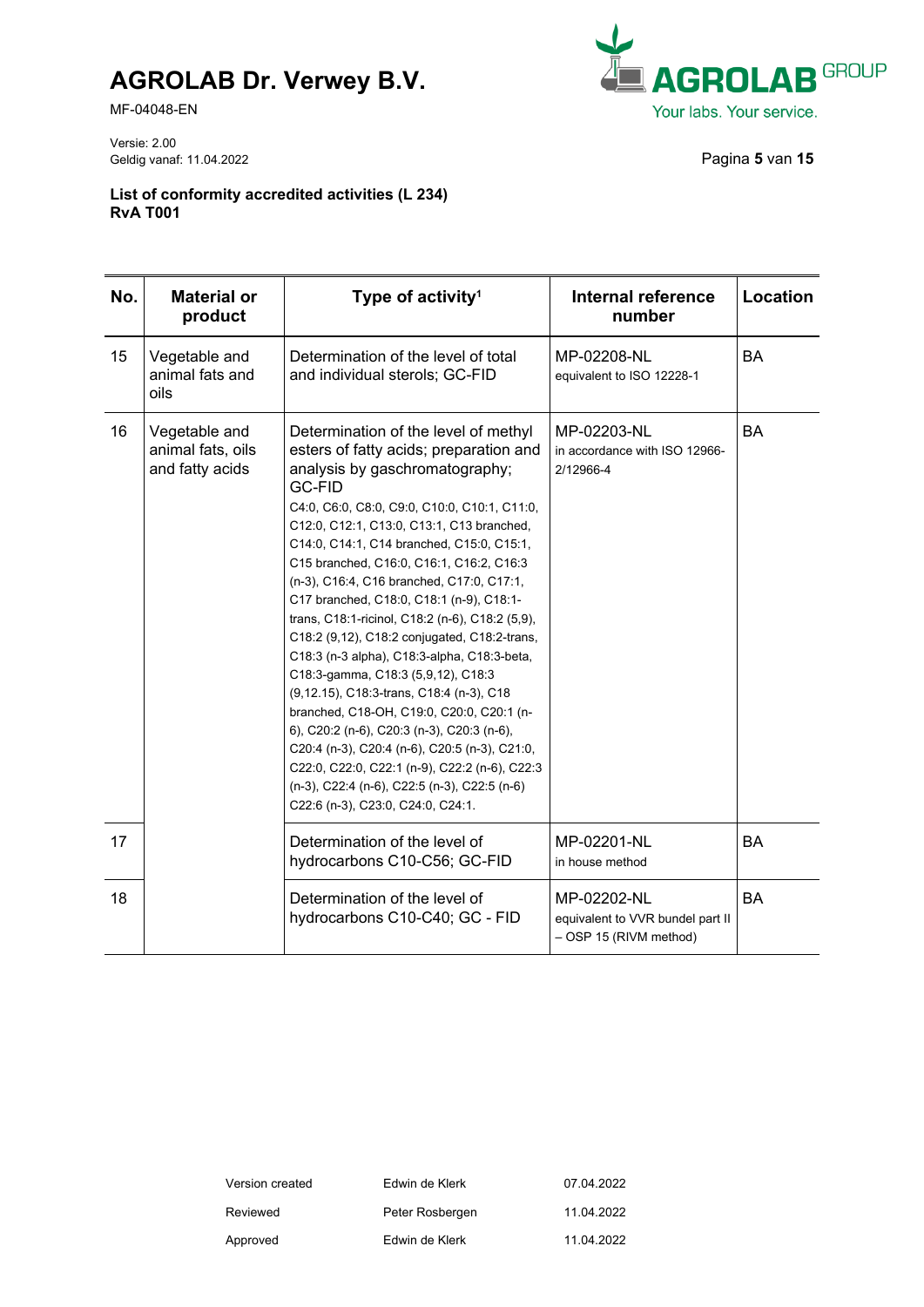MF-04048-EN



Versie: 2.00 Geldig vanaf: 11.04.2022 Pagina **6** van **15**

| No. | <b>Material or</b><br>product                         | Type of activity <sup>1</sup>                                                                                                                                                                                                                                                                                                                                                                                                                                                                                                                                                                                                                                                                    | Internal reference<br>number   | Location |
|-----|-------------------------------------------------------|--------------------------------------------------------------------------------------------------------------------------------------------------------------------------------------------------------------------------------------------------------------------------------------------------------------------------------------------------------------------------------------------------------------------------------------------------------------------------------------------------------------------------------------------------------------------------------------------------------------------------------------------------------------------------------------------------|--------------------------------|----------|
| 19  | Vegetable and<br>animal fats, oils<br>and fatty acids | Determination of the level of volatile<br>organic components; Headspace<br>GC-MS<br>methanol, ethanol, 2-propenal, 2-propanol,<br>acetone, pentane, acrylonitrile, n-propanol,<br>methyl-tert-butyl ether, vinylacetatemonomer,<br>methylethylketone, hexane, chloroform,<br>methylacrylate, methylcyclopentane,<br>tetrahydrofuran, (1,2 dichhloorethaan(EDC),<br>1.1.1.-trichloroethaan, cyclohexaan,<br>carbontetrachloride, benzeen, pentanal,<br>ethylacrylaat, heptaan, trichloroethyleen,<br>epichlorohydrin, methylcycloHexaan, methyl<br>iso-butylketon, tolueen, octaan, hexanal,<br>tetrachloroethyleen, ethylbenzeen, m/p-<br>xyleen, butylacrylaat, styreen, o-xyleen, n-<br>decaan | MP-02205-NL<br>in house method | BA       |
| 20  | Food, feed and<br>feedingstuffs                       | Determination of the level of<br>dithiocarbamates (as $CS2$ );<br>Headspace GC-MS                                                                                                                                                                                                                                                                                                                                                                                                                                                                                                                                                                                                                | MP-02117-NL<br>In house method | BA       |

| Version created | Edwin de Klerk  | 07.04.2022 |
|-----------------|-----------------|------------|
| Reviewed        | Peter Rosbergen | 11 04 2022 |
| Approved        | Edwin de Klerk  | 11 04 2022 |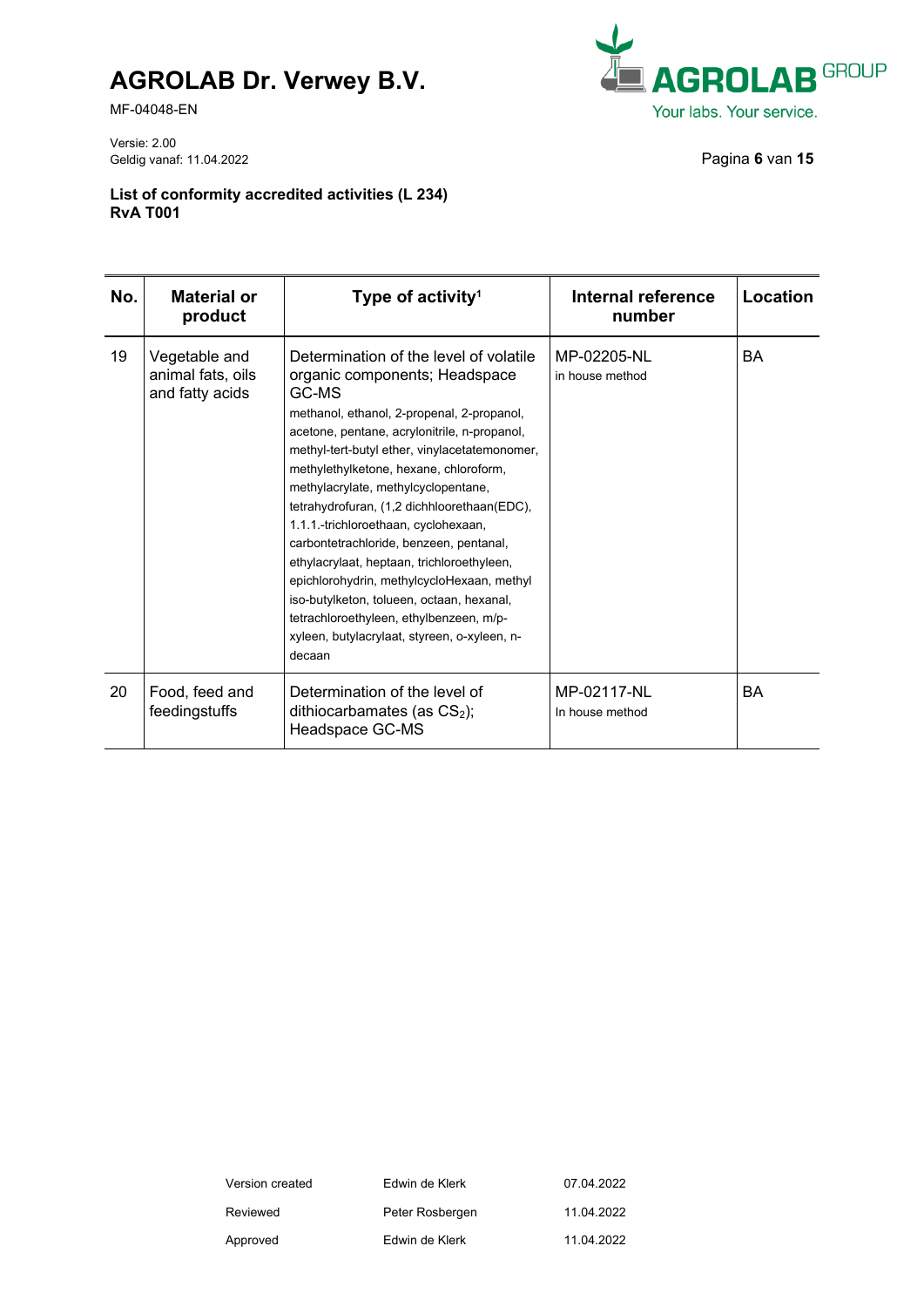MF-04048-EN

Versie: 2.00 Geldig vanaf: 11.04.2022 Pagina **7** van **15**



| No. | <b>Material or</b><br>product                                           | Type of activity <sup>1</sup>                                                                                                              |                   | <b>Internal reference</b><br>number                                                      | Location  |
|-----|-------------------------------------------------------------------------|--------------------------------------------------------------------------------------------------------------------------------------------|-------------------|------------------------------------------------------------------------------------------|-----------|
| 21  | Animal and<br>vegetable oils,<br>fats, fatty acids<br>and oleochemicals | Determination of the level of dioxins<br>(PCDD's), dibenzofuranes (PCDF's),<br>dioxin-like PCB's en non-dioxin-like<br>PCB's; GC-HRMS/MSMS |                   | MP-02200-NL<br>equivalent to EN 16215<br>Food analyses in accordance<br>with EU 2017/644 | <b>BA</b> |
|     |                                                                         | Dioxinen:<br>PCB's:                                                                                                                        | dioxin-like       |                                                                                          |           |
|     |                                                                         | 2,3,7,8-Tetra CD                                                                                                                           | <b>PCB 77</b>     |                                                                                          |           |
|     |                                                                         | 1,2,3,7,8-Penta CDD                                                                                                                        | <b>PCB 81</b>     |                                                                                          |           |
|     |                                                                         | 1,2,3,4,7,8-Hexa CDD                                                                                                                       | <b>PCB 105</b>    |                                                                                          |           |
|     |                                                                         | 1,2,3,6,7,8-Hexa CDD                                                                                                                       | <b>PCB 114</b>    |                                                                                          |           |
|     |                                                                         | 1,2,3,7,8,9-Hexa CDD                                                                                                                       | <b>PCB 118</b>    |                                                                                          |           |
|     |                                                                         | 1,2,3,4,6,7,8-Hepta CDD                                                                                                                    | <b>PCB 123</b>    |                                                                                          |           |
|     |                                                                         | Octa CDD                                                                                                                                   | <b>PCB 126</b>    |                                                                                          |           |
|     |                                                                         |                                                                                                                                            | <b>PCB 156</b>    |                                                                                          |           |
|     |                                                                         |                                                                                                                                            | <b>PCB 157</b>    |                                                                                          |           |
|     |                                                                         | Dibenzofuranen:                                                                                                                            | <b>PCB 167</b>    |                                                                                          |           |
|     |                                                                         | 2,3,7,8-Tetra CDF                                                                                                                          | <b>PCB 169</b>    |                                                                                          |           |
|     |                                                                         | 1,2,3,7,8-Penta CDF                                                                                                                        | <b>PCB 189</b>    |                                                                                          |           |
|     |                                                                         | 2,3,4,7,8-Penta CDF                                                                                                                        |                   |                                                                                          |           |
|     |                                                                         | 1,2,3,4,7,8-Hexa CDF                                                                                                                       | non-dioxin-       |                                                                                          |           |
|     |                                                                         | like                                                                                                                                       |                   |                                                                                          |           |
|     |                                                                         | 1,2,3,6,7,8-Hexa CDF                                                                                                                       | PCB <sub>28</sub> |                                                                                          |           |
|     |                                                                         | 1,2,3,7,8,9-Hexa CDF                                                                                                                       | <b>PCB 52</b>     |                                                                                          |           |
|     |                                                                         | 2,3,4,6,7,8-Hexa CDF                                                                                                                       | <b>PCB 101</b>    |                                                                                          |           |
|     |                                                                         | 1,2,3,4,6,7,8-Hepta CDF                                                                                                                    | <b>PCB 138</b>    |                                                                                          |           |
|     |                                                                         | 1,2,3,4,7,8,9-Hepta CDF                                                                                                                    | <b>PCB 153</b>    |                                                                                          |           |
|     |                                                                         | Octa CDF                                                                                                                                   | <b>PCB 180</b>    |                                                                                          |           |

| Version created | Edwin de Klerk  | 07.04.2022 |
|-----------------|-----------------|------------|
| Reviewed        | Peter Rosbergen | 11.04.2022 |
| Approved        | Edwin de Klerk  | 11.04.2022 |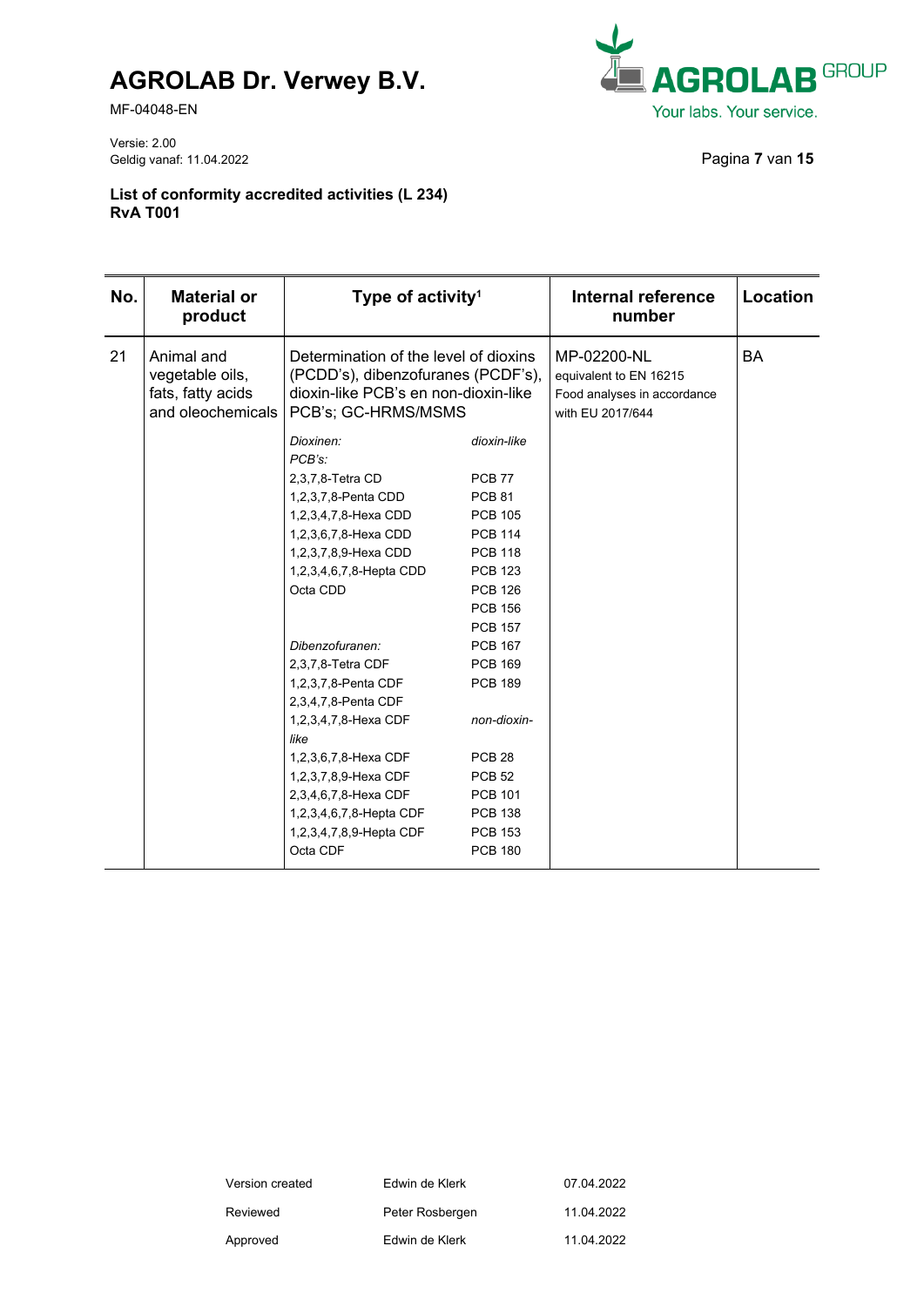MF-04048-EN

Versie: 2.00 Geldig vanaf: 11.04.2022 Pagina **8** van **15**



| No. | <b>Material or</b><br>product                      | Type of activity <sup>1</sup>                                                                                                                                                                                                                                                                                                                                                                                                                                                                                                                                                                                                                                                                                                                                      | Internal reference<br>number   | Location |
|-----|----------------------------------------------------|--------------------------------------------------------------------------------------------------------------------------------------------------------------------------------------------------------------------------------------------------------------------------------------------------------------------------------------------------------------------------------------------------------------------------------------------------------------------------------------------------------------------------------------------------------------------------------------------------------------------------------------------------------------------------------------------------------------------------------------------------------------------|--------------------------------|----------|
| 22  | Animal and<br>vegetable oils, fats<br>and glycerin | Determination of the level of<br>phthalates and adipates; GC-MS<br>Diethyl adipate (DEA), Dimethyl phthalate<br>(DMP), Diethyl phthalate (DEP), Tributyl<br>phosphate (TBP), Acetyltriethyl citrate<br>(ATEC), Di-isobutyl adipate (DIBA), Dibutyl<br>adipate (DBA), Diisobutyl phthalate (DIBP),<br>Dibutyl phthalate (DBP), bis(2- methoxyethyl)<br>phthalate (DMEP), Acetyltributylcitrate<br>(ATBC), Di-n-hexyl phthalate (DnHP),<br>Diisooctyl adipate (DIOA), di(2-ethylhexyl)-<br>adipate (DEHA), Benzylbutyl phthalate (BBP),<br>Di(2-ethylhexyl) phthalate (DEHP), Diisooctyl<br>phthalate (DIOP), Dicyclohexyl phthalate<br>(DCHP), Di-n-octyl phthalate (DNOP),<br>Diisononyl phthalate (DINP), Diisodecyl<br>phthalate (DIDP), Dinonyl phthalate (DNP) | MP-02640-NL<br>in house method | BA       |

| Version created | Edwin de Klerk  | 07.04.2022 |
|-----------------|-----------------|------------|
| Reviewed        | Peter Rosbergen | 11 04 2022 |
| Approved        | Edwin de Klerk  | 11 04 2022 |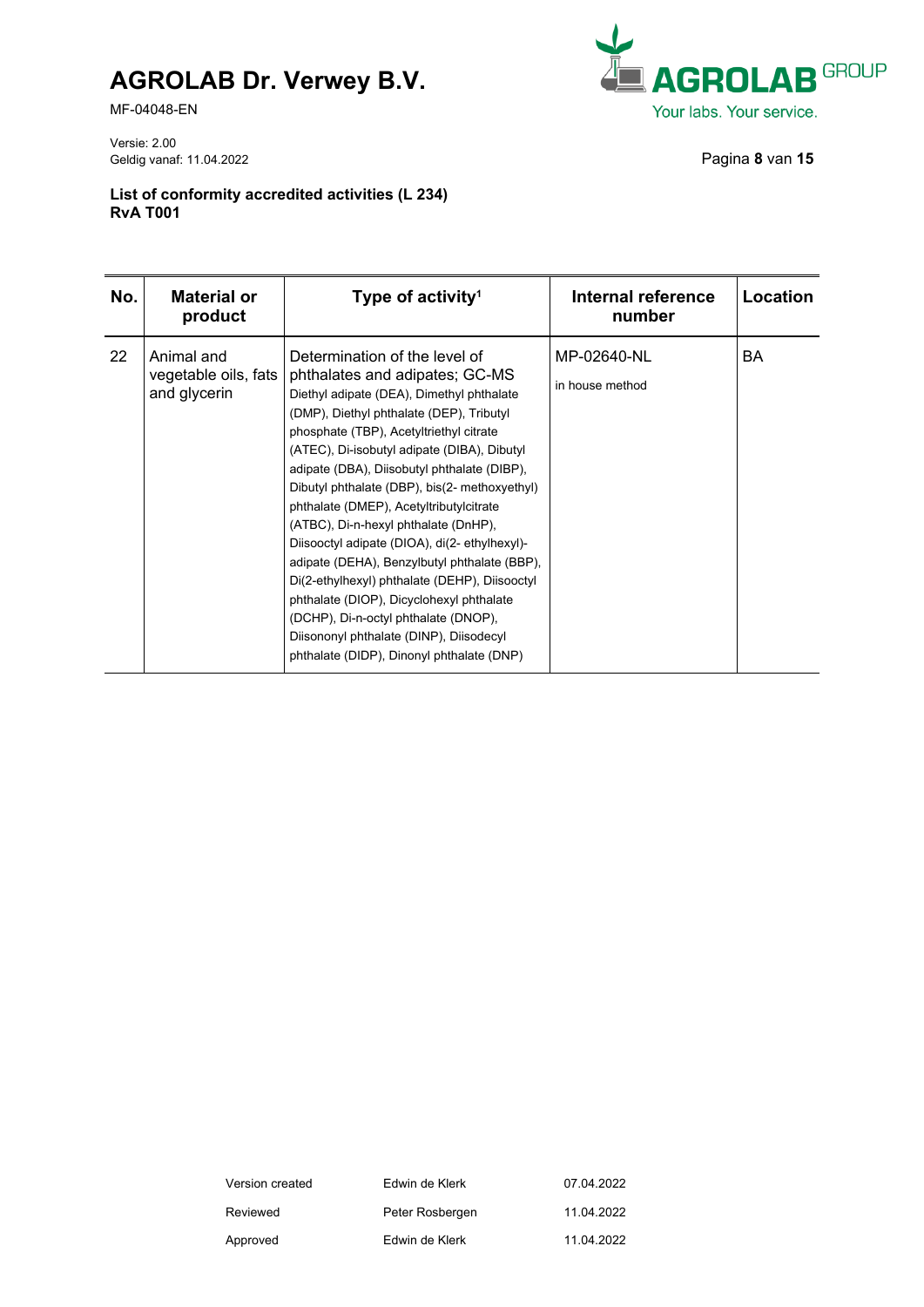MF-04048-EN

Versie: 2.00 Geldig vanaf: 11.04.2022 Pagina **9** van **15**



| No. | <b>Material or</b><br>product                                 | Type of activity <sup>1</sup>                                                                                                              |                | <b>Internal reference</b><br>number                                                       | Location  |
|-----|---------------------------------------------------------------|--------------------------------------------------------------------------------------------------------------------------------------------|----------------|-------------------------------------------------------------------------------------------|-----------|
| 23  | Feed and<br>feedingstuffs                                     | Determination of the level of dioxins<br>(PCDD's), dibenzofuranes (PCDF's),<br>dioxin-like PCB's en non-dioxin-like<br>PCB's; GC-HRMS/MSMS |                | MP-02200-NL<br>equivalent to EN 16215<br>Feed: analyses in accordance<br>with EU 2017/771 | <b>BA</b> |
|     |                                                               | Dioxinen:                                                                                                                                  | dioxin-like    |                                                                                           |           |
|     |                                                               | PCB's:                                                                                                                                     |                |                                                                                           |           |
|     |                                                               | 2,3,7,8-Tetra CD                                                                                                                           | <b>PCB 77</b>  |                                                                                           |           |
|     |                                                               | 1,2,3,7,8-Penta CDD                                                                                                                        | <b>PCB 81</b>  |                                                                                           |           |
|     |                                                               | 1,2,3,4,7,8-Hexa CDD                                                                                                                       | <b>PCB 105</b> |                                                                                           |           |
|     |                                                               | 1,2,3,6,7,8-Hexa CDD                                                                                                                       | <b>PCB 114</b> |                                                                                           |           |
|     |                                                               | 1,2,3,7,8,9-Hexa CDD                                                                                                                       | <b>PCB 118</b> |                                                                                           |           |
|     |                                                               | 1,2,3,4,6,7,8-Hepta CDD                                                                                                                    | <b>PCB 123</b> |                                                                                           |           |
|     |                                                               | Octa CDD                                                                                                                                   | <b>PCB 126</b> |                                                                                           |           |
|     |                                                               |                                                                                                                                            | <b>PCB 156</b> |                                                                                           |           |
|     |                                                               |                                                                                                                                            | <b>PCB 157</b> |                                                                                           |           |
|     |                                                               | Dibenzofuranen:                                                                                                                            | <b>PCB 167</b> |                                                                                           |           |
|     |                                                               | 2,3,7,8-Tetra CDF                                                                                                                          | <b>PCB 169</b> |                                                                                           |           |
|     |                                                               | 1,2,3,7,8-Penta CDF                                                                                                                        | <b>PCB 189</b> |                                                                                           |           |
|     |                                                               | 2,3,4,7,8-Penta CDF                                                                                                                        |                |                                                                                           |           |
|     |                                                               | 1,2,3,4,7,8-Hexa CDF                                                                                                                       | non-dioxin-    |                                                                                           |           |
|     |                                                               | like                                                                                                                                       |                |                                                                                           |           |
|     |                                                               |                                                                                                                                            | PCB's:         |                                                                                           |           |
|     |                                                               | 1,2,3,6,7,8-Hexa CDF                                                                                                                       | <b>PCB 28</b>  |                                                                                           |           |
|     |                                                               | 1,2,3,7,8,9-Hexa CDF                                                                                                                       | <b>PCB 52</b>  |                                                                                           |           |
|     |                                                               | 2,3,4,6,7,8-Hexa CDF                                                                                                                       | <b>PCB 101</b> |                                                                                           |           |
|     |                                                               | 1,2,3,4,6,7,8-Hepta CDF                                                                                                                    | <b>PCB 138</b> |                                                                                           |           |
|     |                                                               | 1,2,3,4,7,8,9-Hepta CDF                                                                                                                    | <b>PCB 153</b> |                                                                                           |           |
|     |                                                               | Octa CDF                                                                                                                                   | <b>PCB 180</b> |                                                                                           |           |
| 24  | Vegetable oils and<br>foodstuff on basis<br>of vegetable oils | Determination of the level of<br>MOSH/POSH and MOAH; LC-GC-<br><b>FID</b>                                                                  |                | MP-02233-NL<br>equivalent to EN 16995                                                     | <b>BA</b> |
|     |                                                               | MOSH/POSH: C10-C16; C16-C20; C20-C25;<br>C25-C35; C35-C40; C40-C50 and C10-C50                                                             |                |                                                                                           |           |
|     |                                                               | MOAH: C10-C16; C16-C25; C25-C35; C35-<br>C50 and C10-C50                                                                                   |                |                                                                                           |           |

| Version created | Edwin de Klerk  | 07.04.2022 |
|-----------------|-----------------|------------|
| Reviewed        | Peter Rosbergen | 11.04.2022 |
| Approved        | Edwin de Klerk  | 11.04.2022 |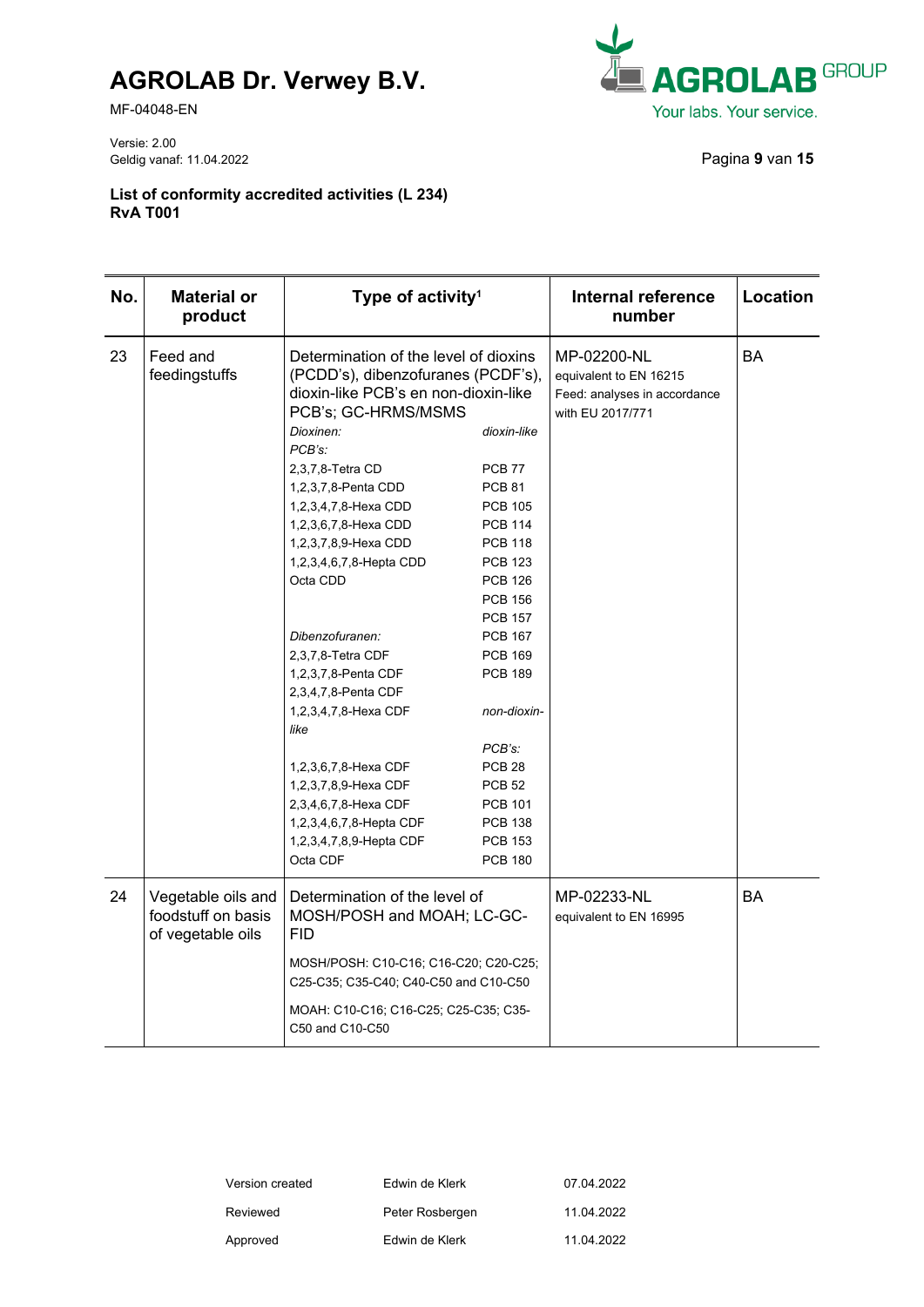MF-04048-EN



Versie: 2.00 Geldig vanaf: 11.04.2022 Pagina **10** van **15**

**List of conformity accredited activities (L 234) RvA T001**

| No. | <b>Material or</b><br>product                                                      | Type of activity <sup>1</sup>                                                                                                                                                                                           | <b>Internal reference</b><br>number                                                                                                                       | Location  |
|-----|------------------------------------------------------------------------------------|-------------------------------------------------------------------------------------------------------------------------------------------------------------------------------------------------------------------------|-----------------------------------------------------------------------------------------------------------------------------------------------------------|-----------|
| 25  | Packaging<br>materials, food<br>and feed and<br>feedingstuffs (low<br>fat content) | Determination of the level of<br>MOSH/POSH and MOAH; LC-GC-<br><b>FID</b><br>MOSH/POSH: C10-C16; C16-C20; C20-C25;<br>C25-C35; C35-C40; C40-C50 and C10-C50<br>MOAH: C10-C16; C16-C25; C25-C35; C35-<br>C50 and C10-C50 | MP-02233-NL<br>extraction equivalent to BfR<br>method analysis equivalent to<br>EN 16995                                                                  | <b>BA</b> |
| 26  | Edible oils and<br>fats and<br>oleochemicals                                       | Determination of the level of 2-<br>MCPD, 3-MCPD en glycidyl fatty<br>acid esters; acid transesterification<br>and GCMS                                                                                                 | MP-02215-NL<br>Equivalent to AOCS Cd 29a-13                                                                                                               | <b>BA</b> |
| 27  | Edible oils and<br>fats,<br>oleochemicals and<br>infant formula                    | Determination of the level of 2-<br>MCPD, 3-MCPD en glycidyl fatty<br>acid esters; alkaline<br>transesterification and GC-MSMS                                                                                          | MP 02152 NL<br>Edible oils and fats.<br>oleochemicals:<br>equivalent to ISO 18363-4<br>equivalent to AOCS Cd 29d-19<br>Infant formula:<br>in house method | <b>BA</b> |
| 28  | Food, feed and<br>feedingstuffs                                                    | Determination of the level of the sum<br>of ethyleneoxide and 2-chloro-<br>ethanol expressed as ethylene<br>oxide; GCMSMS                                                                                               | MP-02705-NL<br>in house method                                                                                                                            | <b>BA</b> |
| 29  | Animal and<br>vegetable oils, fats<br>and fatty acid                               | Determination of the level of aliphatic<br>hydrocarbons; GC-FID                                                                                                                                                         | MP-02216-NL<br>equivalent to ISO 17780                                                                                                                    | <b>BA</b> |

#### **Inorganic chemistry**

| 30 | Vegetable fats, | Determination of the level of<br>oils and fatty acids   phosphorus; ICP-OES | l MP-01444-NL<br>equivalent to ISO 10540-3 | BA |
|----|-----------------|-----------------------------------------------------------------------------|--------------------------------------------|----|
|    |                 |                                                                             | equivalent to AOCS CA 20-99                |    |

| Version created | Edwin de Klerk  | 07.04.2022 |
|-----------------|-----------------|------------|
| Reviewed        | Peter Rosbergen | 11.04.2022 |
| Approved        | Edwin de Klerk  | 11.04.2022 |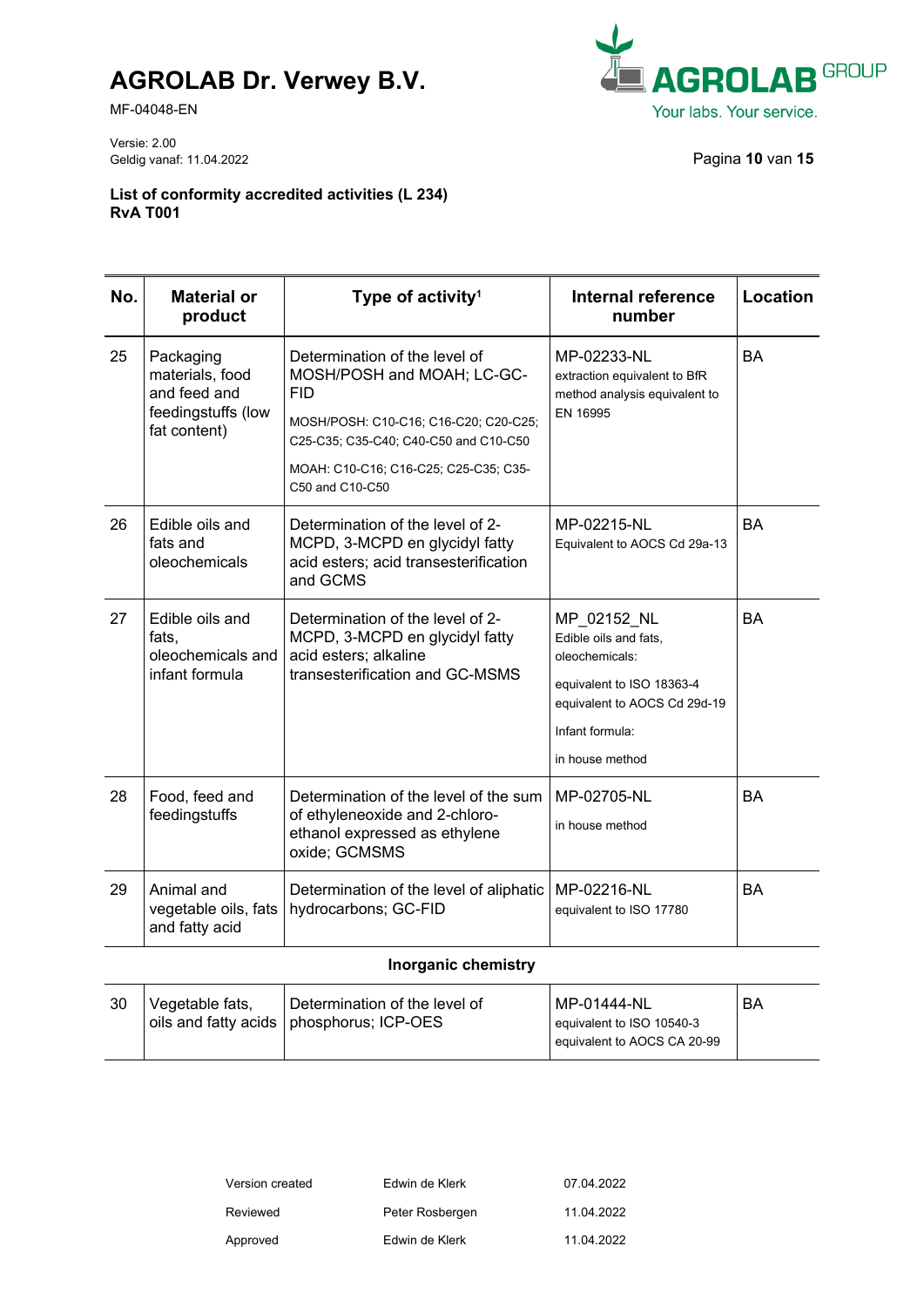MF-04048-EN



Versie: 2.00 Geldig vanaf: 11.04.2022 Pagina **11** van **15**

| No. | <b>Material or</b><br>product                         | Type of activity <sup>1</sup>                                                                                                                | <b>Internal reference</b><br>number                     | Location     |
|-----|-------------------------------------------------------|----------------------------------------------------------------------------------------------------------------------------------------------|---------------------------------------------------------|--------------|
| 31  | Feed and<br>feedingstuffs                             | Determination of the level of<br>elements with ICP-MS<br>Al, As, Ca, Cd, Co, Cr, Cu, Fe, K, Li, Mg, Mn,<br>Na, Ni, P, Pb, Sb, Se, Sn, Ti, Zn | MP-01445-NL<br>in house method                          | <b>BA</b>    |
| 32  | Animal and<br>vegetable oils, fats<br>and fatty acids | Determination of the level of<br>elements with ICP-MS<br>Li, Cr, Mn, Fe, Co, Ni, Cu, Zn, As, Se, Cd, Sn,<br>Sb, Pb                           | MP-01445-NL<br>in house method                          | <b>BA</b>    |
| 33  | Glycerin                                              | Determination of the level of<br>elements; ICP-MS<br>As, Pb, Cd                                                                              | MP-01445-NL<br>in house method                          | BA           |
| 34  | Food, feed and<br>feedingstuffs                       | Determination of the level of mercury<br>(Hg) with FIMS and cold vapor<br>technique; CVAFS                                                   | MP-01452-NL<br>in house method                          | BA           |
| 35  | Oilseeds                                              | Determination of the level of<br>moisture and volatile matter;<br>gravimetry                                                                 | MP-01313-NL<br>in accordance with ISO 665               | BA and<br>OН |
| 36  | Oilseeds,<br>(ground)nuts and<br>scrap                | Determination of peroxide value,<br>cold solvent method; titrimetry                                                                          | MP-01292-NL<br>in house method                          | BA and<br>OН |
| 37  |                                                       | Determination of acid value and<br>acidity, cold solvent method;<br>titrimetry                                                               | MP-01294-NL<br>in house method                          | BA and<br>OН |
| 38  | Animal and<br>vegetable fats, oils<br>and fatty acids | Determination of acid value and<br>acidity; titrimetry                                                                                       | MP-01295-NL<br>In accordance with ISO 660<br>method 9.1 | BA           |
| 39  |                                                       | Determination of peroxide value;<br>titrimetry                                                                                               | MP-01296-NL<br>in accordance with ISO 3960              | BA           |
| 40  |                                                       | Determination of iodine value;<br>titrimetry                                                                                                 | MP-01297-NL<br>in accordance with ISO 3961              | BA           |

| Version created | Edwin de Klerk  | 07.04.2022 |
|-----------------|-----------------|------------|
| Reviewed        | Peter Rosbergen | 11.04.2022 |
| Approved        | Edwin de Klerk  | 11.04.2022 |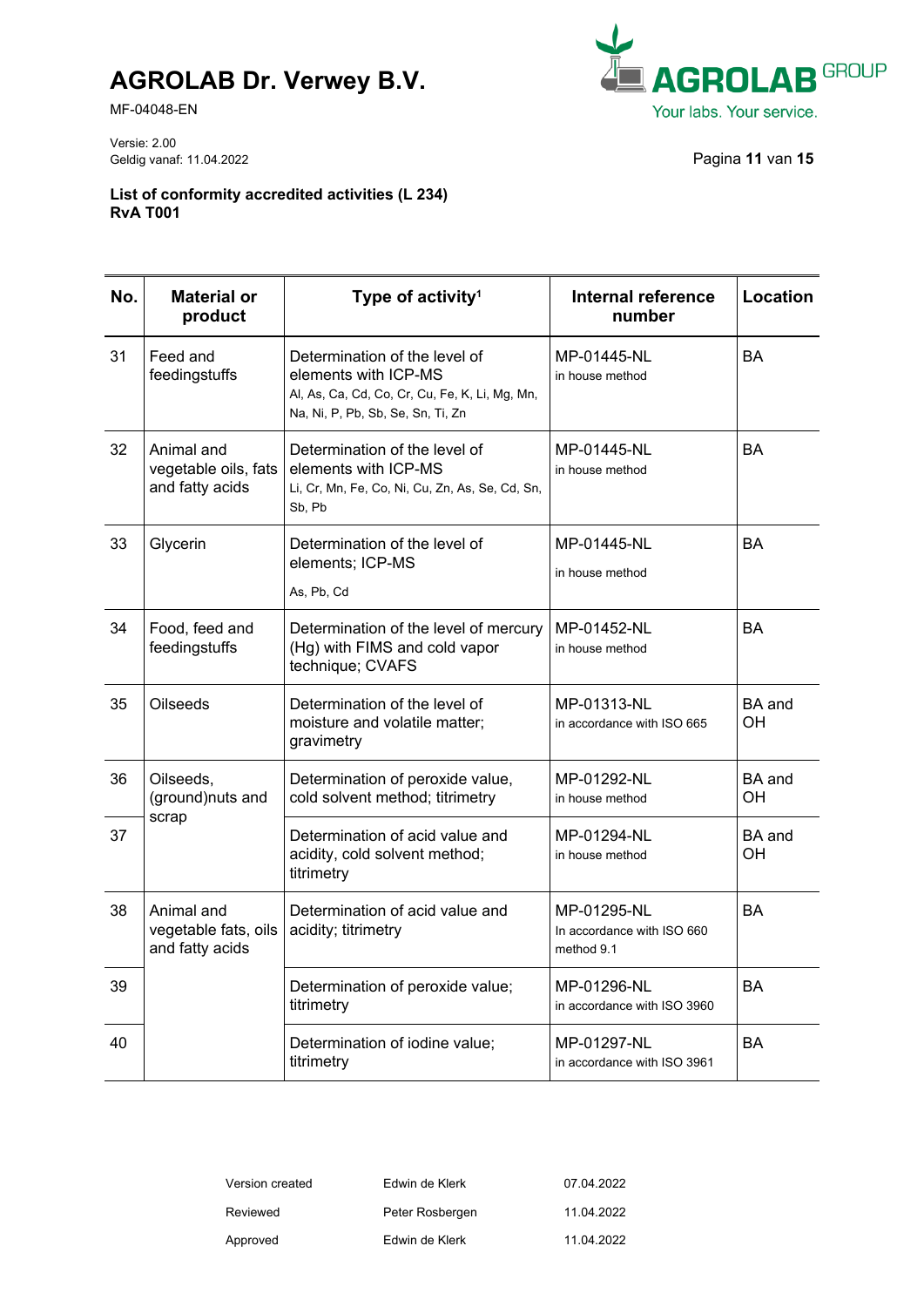MF-04048-EN



Versie: 2.00 Geldig vanaf: 11.04.2022 Pagina **12** van **15**

| No. | <b>Material or</b><br>product                                      | Type of activity <sup>1</sup>                                                                                            | <b>Internal reference</b><br>number                                                                                                                                   | Location  |
|-----|--------------------------------------------------------------------|--------------------------------------------------------------------------------------------------------------------------|-----------------------------------------------------------------------------------------------------------------------------------------------------------------------|-----------|
| 41  |                                                                    | Determination of mass per unit<br>volume ("litre weight") in air                                                         | MP-01310-NL<br>in accordance with ISO 6883                                                                                                                            | <b>BA</b> |
| 42  | Vegetable and<br>animal oils and<br>fats                           | Determination of conventional mass<br>per volume (litre weight in air) -<br>Oscillating U-tube method                    | MP-01349-NL<br>in accordance with ISO 18301                                                                                                                           | <b>BA</b> |
| 43  | Fatty acids,<br>glycerin and<br>oleochemicals                      | Determination of conventional mass<br>per volume (litre weight in air) -<br>Oscillating U-tube method                    | MP-01349-NL<br>in house method<br>(analysis in accordance with<br>ISO 18301)                                                                                          | <b>BA</b> |
| 44  | Vegetable and<br>animal oils, fats,<br>glycerin and fatty<br>acids | Determination of conventional mass<br>per volume (litre weight in air) and<br>the density - Oscillating U-tube<br>method | MP-01349-NL<br>equivalent to Eur. Pharm.<br>Method 2.2.5, USP method 841<br>(method II) and JP method<br>2.56-4                                                       | <b>BA</b> |
| 45  | <b>Biodiesel and</b><br>oleochemicals                              | Determinatino of the density -<br>Oscillating U-tube method                                                              | MP-01349-NL<br>in house method<br>(analysis in accordance to ISO<br>12185)                                                                                            | <b>BA</b> |
| 46  | Animal and<br>vegetable fats, oils<br>and fatty acids              | Determination of the level of<br>moisture and volatile matter;<br>gravimetry                                             | MP-01311-NL<br>equivalent to ISO 662, AOCS<br>Ca 2b-38 and EG 152/2009<br>Appendix III-B                                                                              | <b>BA</b> |
| 47  |                                                                    | Determination of the level of<br>insoluble impurities; gravimetry                                                        | MP-01312-NL<br>equivalent to ISO 663                                                                                                                                  | BA        |
| 48  | Feed and<br>feedingstuffs                                          | Determination of the level of crude<br>fibre; gravimetry                                                                 | MP-01369-NL<br>Feed in accordance with EU<br>152/2009 Appendix III-I,<br>feedingstuffs in house method<br>(analysis in accordance with EU<br>152/2009 Appendix III-I) | BA        |

| Version created | Edwin de Klerk  | 07.04.2022 |
|-----------------|-----------------|------------|
| Reviewed        | Peter Rosbergen | 11.04.2022 |
| Approved        | Edwin de Klerk  | 11.04.2022 |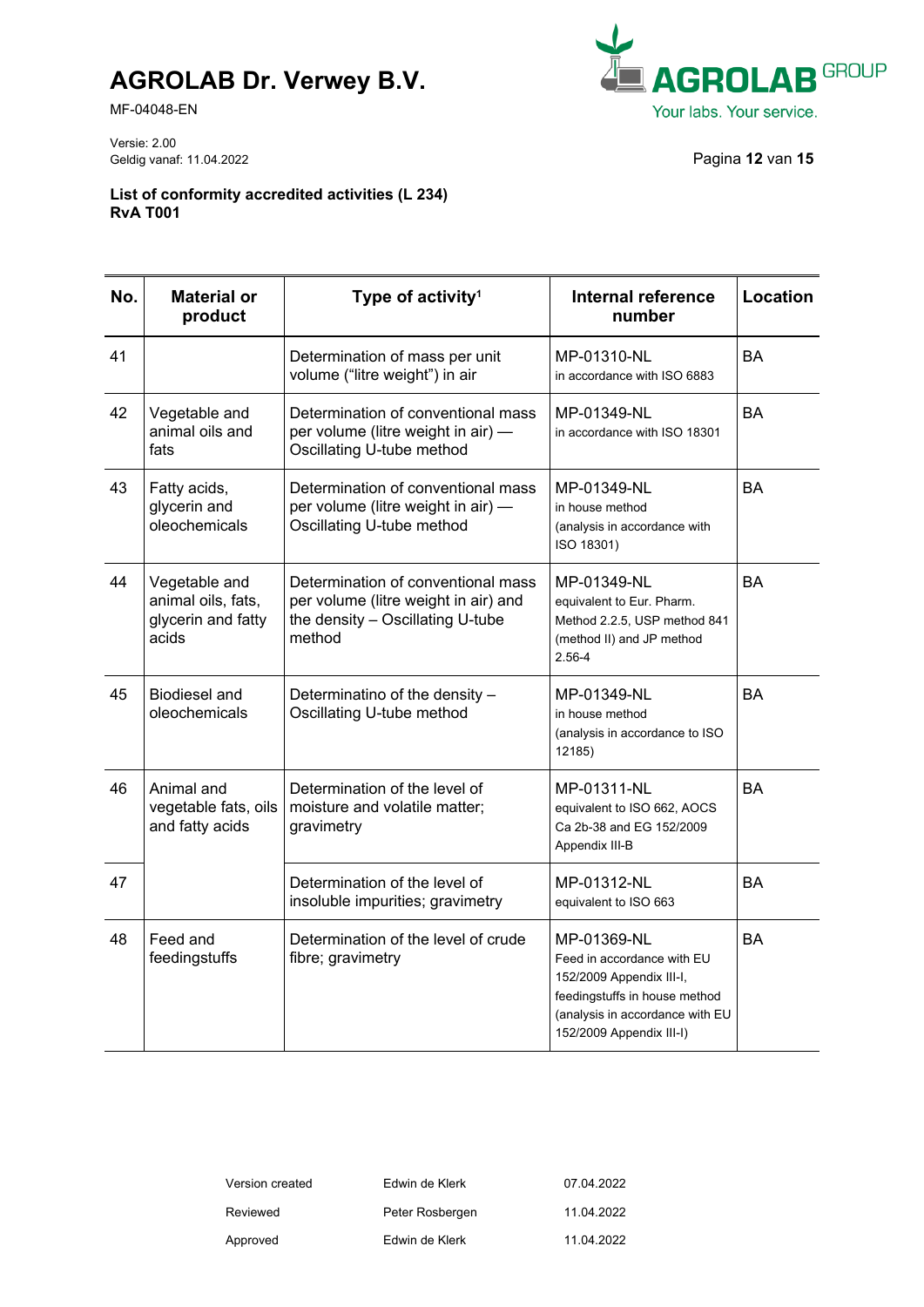MF-04048-EN



Versie: 2.00 Geldig vanaf: 11.04.2022 Pagina **13** van **15**

#### **List of conformity accredited activities (L 234) RvA T001**

| No. | Material or<br>product    | Type of activity <sup>1</sup>                                                                                  | Internal reference<br>number                                                                                                         | Location  |
|-----|---------------------------|----------------------------------------------------------------------------------------------------------------|--------------------------------------------------------------------------------------------------------------------------------------|-----------|
| 49  |                           | Determination of the level of<br>moisture; gravimetry                                                          | MP-01377-NL<br>in accordance with EU<br>152/2009 Appendix II-A and<br>GAFTA Method 2.1                                               | <b>BA</b> |
| 50  |                           | Determination of the level of crude<br>protein; titrimetry                                                     | MP-01389-NL<br>in accordance with EU<br>152/2009 Appendix III-C<br>equivalent to GAFTA Method<br>4.1                                 | <b>BA</b> |
| 51  |                           | Determination of the level of crude<br>fat and total crude fat; gravimetry                                     | MP-01390-NL<br>equivalent to EU 152/2009<br>Appendix III-H, methods A en B<br>and GAFTA Method 3:0                                   | <b>BA</b> |
| 52  | Feed and<br>feedingstuffs | Determination of the level of crude<br>ash; gravimetry                                                         | MP-01370-NL<br>in accordance with ISO 5984<br>equivalent to EU 152/2009<br>Appendix III-M<br>in accordance with GAFTA<br>Method 11.1 | <b>BA</b> |
| 53  | Feed and<br>feedingstuffs | Determination of fluoride content<br>after hydrochloric acid treatment;<br>ionsensitive electrode method (ISE) | MP-01393-NL<br>equivalent to EN 16279                                                                                                | <b>BA</b> |

#### **Microbiology**

| 54 | Food, feed and<br>feedingstuffs | Determination of Salmonella -<br>VIDAS SLM | MP-01269-NL<br>equivalent to ISO-6579<br>AFNOR BIO 12/16-09/05 | BA |
|----|---------------------------------|--------------------------------------------|----------------------------------------------------------------|----|
| 55 |                                 | Determination of Salmonella - PCR          | MP-01270-NL<br>equivalent to ISO-6579<br>AFNOR GEN-25/05-11/08 | BA |

| Version created | Edwin de Klerk  | 07.04.2022 |
|-----------------|-----------------|------------|
| Reviewed        | Peter Rosbergen | 11.04.2022 |
| Approved        | Edwin de Klerk  | 11.04.2022 |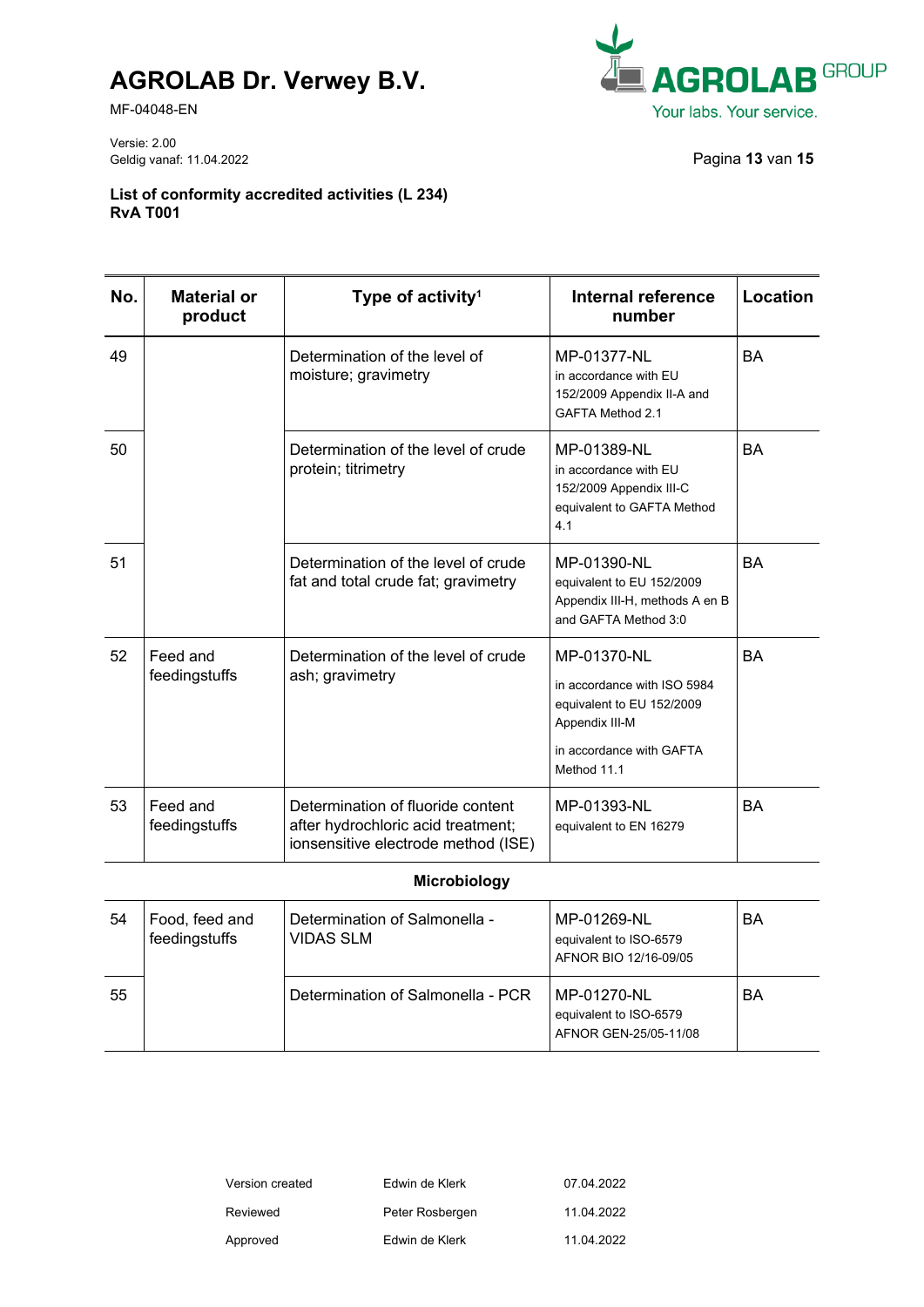MF-04048-EN



Versie: 2.00 Geldig vanaf: 11.04.2022 Pagina **14** van **15**

**List of conformity accredited activities (L 234) RvA T001**

| No. | <b>Material or</b><br>product   | Type of activity <sup>1</sup>                                                                       | Internal reference<br>number                                   | Location  |
|-----|---------------------------------|-----------------------------------------------------------------------------------------------------|----------------------------------------------------------------|-----------|
| 56  |                                 | Enumeration of Bacillus cereus,<br>MYP, 30°C, colony-count technique                                | MP-01271-NL<br>in accordance with ISO 7932                     | <b>BA</b> |
| 57  |                                 | Enumeration of micro-organisms<br>(aerobic plate count) at 30°C,<br>colony-count technique          | MP-01481-NL<br>in accordance with ISO 4833-1                   | <b>BA</b> |
| 58  | Food, feed and<br>feedingstuffs | Determination of $\beta$ -<br>glucuronidasepositive E. coli at<br>44°C; colony-count technique, TBX | MP-01273-NL<br>in accordance with ISO 16649-<br>2              | <b>BA</b> |
| 59  |                                 | Enumeration of coliforms, VRBL,<br>30°C, colony-count technique                                     | MP-01274-NL<br>in accordance with ISO 4832                     | <b>BA</b> |
| 60  |                                 | Enumeration of Enterobacteriaceae,<br>VRBG, 37°C, colony-count<br>technique                         | MP-01275-NL<br>in accordance with ISO 21528-<br>$\overline{2}$ | <b>BA</b> |
| 61  |                                 | Enumeration of yeasts and moulds,<br>DG18, 25°C, 120H, colony-count<br>technique                    | MP-01276-NL<br>in accordance with ISO 21527-<br>$\overline{2}$ | <b>BA</b> |
| 62  |                                 | Enumeration of yeasts and moulds,<br>YGC, 25°C, 120H, colony-count<br>technique                     | MP-01278-NL<br>in accordance with ISO<br>7954:1987             | <b>BA</b> |
| 63  |                                 | Enumeration of coagulase-positive<br>Staphylococcus aureus, RPF, 37 °C,<br>colony-count technique   | MP-01277-NL<br>in accordance with ISO 6888-2                   | <b>BA</b> |

#### **Flexible scope<sup>2</sup>**

| 64 | Food of plant<br>origin | Determination of the level of<br>pesticides; LC-MS/MS | MP-02231-NL<br>equivalent EN 15662 | BA |
|----|-------------------------|-------------------------------------------------------|------------------------------------|----|
|    |                         |                                                       |                                    |    |

| Version created | Edwin de Klerk  | 07.04.2022 |
|-----------------|-----------------|------------|
| Reviewed        | Peter Rosbergen | 11.04.2022 |
| Approved        | Edwin de Klerk  | 11.04.2022 |